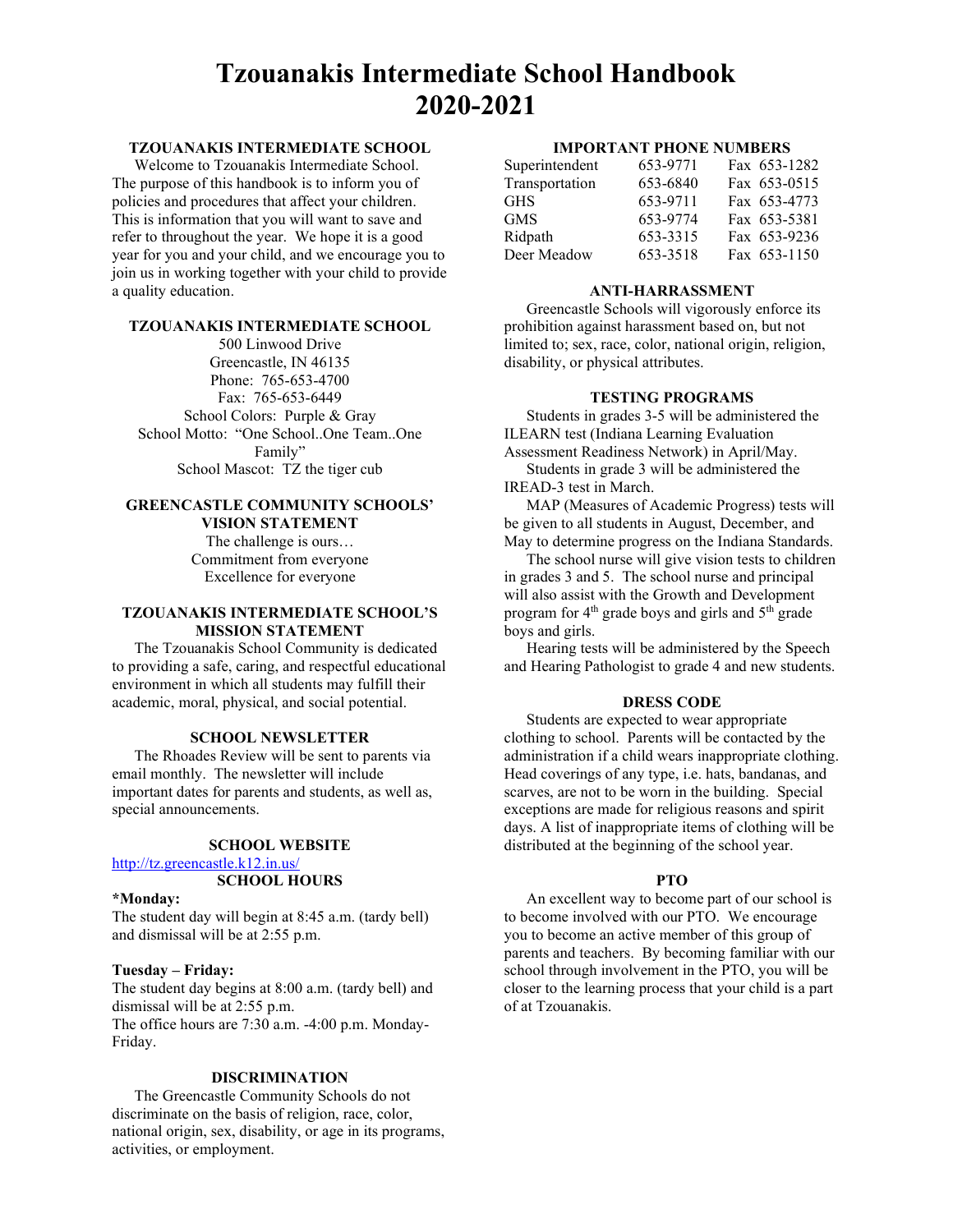## **DISCIPLINE**

Each teacher will create his/her own classroom discipline plan. School-wide behavior/discipline plans will be discussed with students during the first week of school. The principal is available to assist staff with discipline concerns. Discipline options used by the teacher include, but are not limited to: writing behavioral essays or goal sheets, after-school detention, and parent contacts/conferences. Corporal punishment is not allowed in Greencastle Community Schools. Every effort will be made through counseling, parent involvement, and problem solving/conflict resolution strategies to avoid serious discipline consequences. However, when serious misbehavior takes place, students will always be granted due process and every opportunity to amend poor behavior.

#### BUS PASSES AND DISCIPLINE

Students are expected to cooperate with and show respect to bus drivers. Failure to observe rules on the bus will result in denial of bus service. The parent will then be responsible for all student transportation. Riding the school bus is a student privilege, not a student right. Food and candy are not to be brought aboard a bus at any time. Animals (including reptiles) are not to be brought on a bus at any time.

Bus passes are needed for students who will be riding to a destination other than their home. To obtain a bus pass, a student must bring a note from his/her parent to the office in the morning. The note must include the address of the destination and the name and phone number of the supervising adult. A parent may call the school before 2:15 to change the after-school transportation. A bus pass will be issued by a secretary.

## PARENT VISITATION/CONFERENCES

Parents wishing to visit a classroom or conference with a teacher must make prior contact with the teacher. Parents are always welcome to discuss concerns with the principal. If possible, please call the school and make an appointment. All visitors are required to register at the school office.

#### ATTENDANCE POLICY

A good attendance record is important to the student and the school as well. It has been our experience that grades and attendance are directly related. Attendance is valuable to the Greencastle Community School Corporation because it is reimbursed for its average daily attendance record, and attendance is one of the four (4) factors that will determine accreditation by the Indiana Department of Education.

- 1. Parents must send their child to school unless the child is ill, there is a family emergency, or state law permits the reason.
- 2. Students who are acutely ill should remain at home. Do not send your child to school if he/she has any of the following signs of illness.
	- a. Temperature greater than 100 degrees

b. Vomiting, diarrhea, hives Students must be symptom free for 24 hours before returning to school. A normal temperature must be maintained without the use of medicine, such as Tylenol.

- 3. Parents should call the school the morning their child is ill by 9:00 a.m. Also, if a student will have an extended absence, please notify the school.
- 4. If you wish to pick up homework for your child, please call the school before 9:00 a.m. to allow the teacher time to gather materials. Materials will be available in the office after 3:00 p.m.
- 5. When a student checks in or out during the school day, the computer calculates the percentage of the day the student is out. A student missing 75% or more is considered a full day. 25%-74% is considered one-half day. A student missing 1%-24% of the school day is counted AM or PM tardy.
- 6. Attendance Letters Attendance letters will be attached to report cards or mailed to students who have been absent seven (7) or eleven (11) days. This is official notification for parents that the school is concerned about a child's attendance. GCSC Policy states, "When a child has been absent eleven (11) times, she/he will be placed on "doctor's excuse". This means that every time the student is absent, she/he must present an official GCSC absence form signed by a physician upon returning to school. The doctor's excuse should indicate that the student was physically or mentally unfit to attend school. When parents do not work with the school on attendance concerns, we have no choice but to turn the matter over to the proper legal authorities.
- 7. Attendance Awards Excused absence means we are aware of the absence and it is excused by the GCSC Attendance Policy. All absences, excused or unexcused, affect the student's attendance. To receive an attendance award, a student must be present every minute of every day.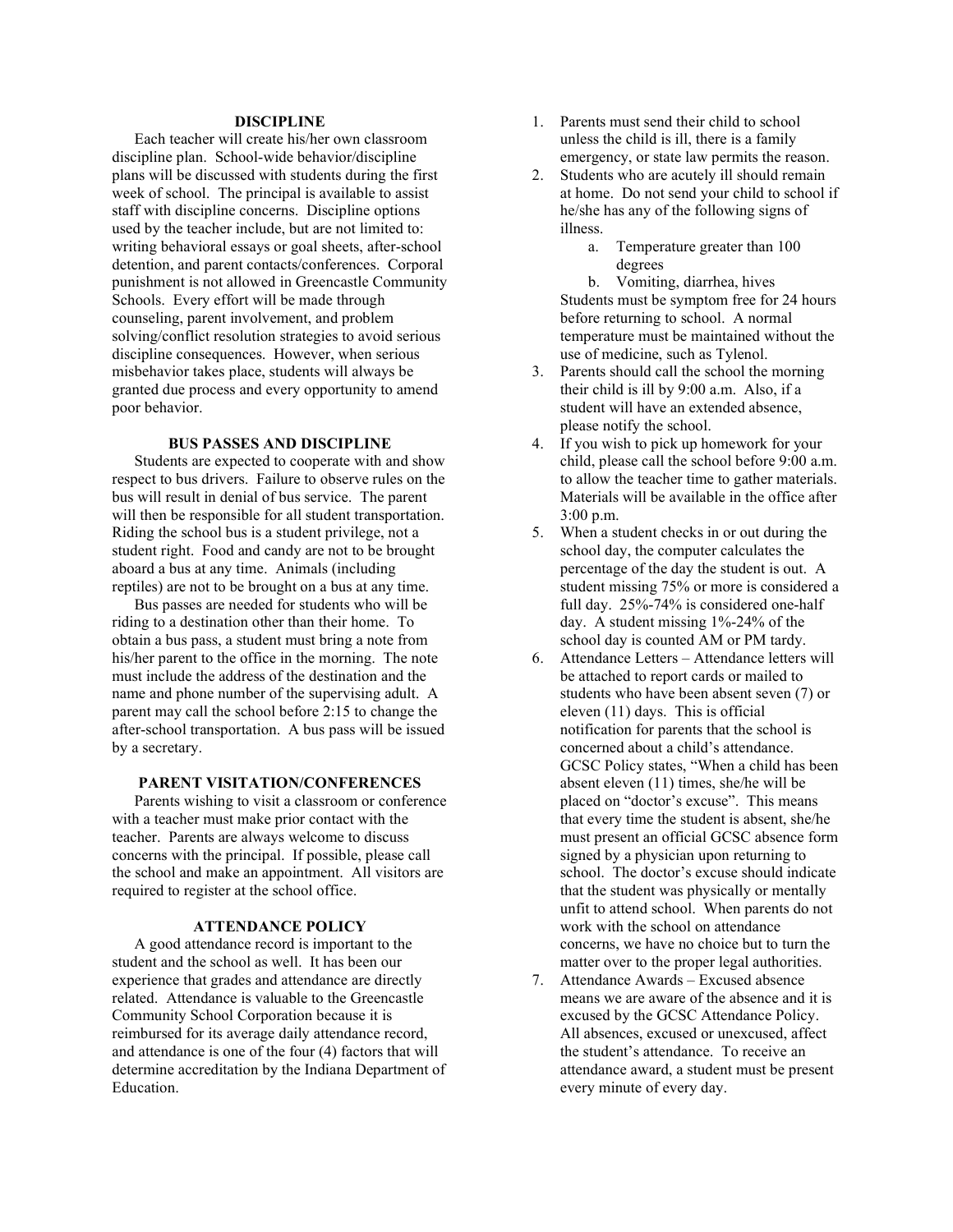# EXCUSED ABSENCES

The following absences are considered excused absences:

- 1. Student is mentally or physically unfit for school attendance or must be absent for a professional appointment.
- 2. Student is affected by death within the immediate family.
- 3. Student is granted permission by the school to serve in the state legislature.
- 4. Student is under medical or health quarantine.
- 5. Student is specifically authorized by state law, including, but not limited to a court appearance pursuant to a subpoena, certain election activities pursuant to IC 20-33-2-15, religious instruction in accordance with IC 20-33-2-19, active duty with the Indiana National Guard, and civil air patrol participation in accordance with IC 20-33-2- 17.2.
- 6. Student is approved for excused absence by the principal or principal's designee.

All other absences are deemed "unexcused absences." All absences are subject to the principal's review. The principal will make the final decision for determining excused absences.

#### STUDENT MEDICATION

All student medication must be kept in the office. Only medication in its original prescription bottle, labeled with the prescription date, student's name, and exact dosage will be administered. Medication will be administered by the office staff. Cough drops are allowed in the classroom. The school must have written authorization from the parent on file in the principal's office before medication may be administered. A parent must bring in the medication.

#### HOMEWORK

Homework is a necessary part of any educational program. It is the opportunity for each student and his/her parent to work together on school-related assignments and for parents to keep informed as to the current areas a child is studying. Please check and sign the assignment book of your child and make sure all homework assignments are completed. It is imperative that work completed at home, as well as textbooks, be returned to school the next day.

If you would like for our teachers to prepare homework for your child because of illness, please remember to call the school before 9:00 a.m. to allow ample time to collect the work.

# REPORT ON STUDENT PROGRESS

Report cards are one way of letting parents know how well their children are doing in school. They are issued four (4) times a year. Report cards are sent

home with each child on the Wednesday following the end of each nine (9) weeks. The following grading scale is used at Tzouanakis Intermediate School.

> $100 = A$ +; 99-92 = A; 91-90 = A- $89-88 = B^{+}; 87-82 = B; 81-80 = B^{-}$  $79-78 = C+$ ;  $77-72 = C$ ;  $71-70 = C$ - $69-68 = D^{+}; 67-62 = D; 61-60 = D^{-}$  $59-0 = F$

#### RETENTION GUIDELINES

In order for a student to be considered for retention at a particular grade level, the following procedure will be used.

- 1. The classroom teacher will have made a referral to the RtI (Response to Instruction) Team and tried the interventions suggested (if applicable).
- 2. A conference must be scheduled no later than March 15. Those in attendance must include: the classroom teacher, parents, and building principal.
- 3. When considering the retention of a student, the discussion with the parents may include a review of the following:
	- a. Social and emotional maturity
	- b. Grade level at which the child is functioning in reading
	- c. Achievement Test Scores
	- d. Age of the child
	- e. Attendance of the child
	- f. Classroom achievement

# STUDENT DROP-OFF AND PICK-UP

- 1. Please drop off students along the sidewalk in front of the building outside doors #1 and #3.
- 2. Please do not drop off students in the staff lot in front of the building.
- 3. Dismissal Procedure:
	- a. Bus children will go directly to their buses at 2:55 p.m.
	- b. Children transported by parents and walkers will exit door #1 close to 2:55 p.m.
	- c. Parents picking children up should use the front drive from north to south and loop back through the staff parking lot back out the way you entered. Please pull up driving parallel to the curb. No children should walk through the parking lot to meet a car. Children will wait until their parent pulls up in front of the building before being allowed to get into the car.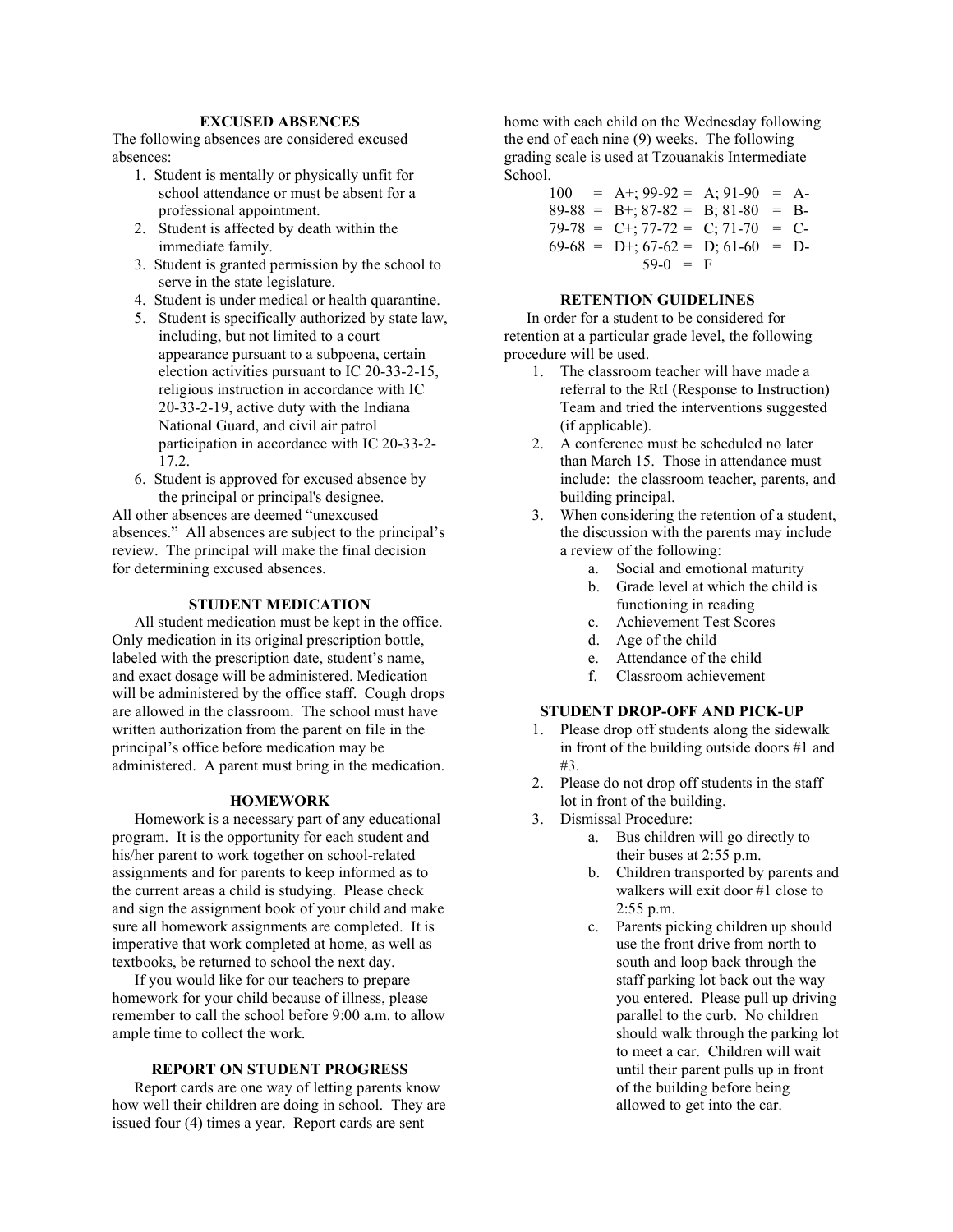# STUDENT BEHAVIOR

At Tzouanakis Intermediate School, we expect the best from each of our students. Students must follow classroom rules, as well as school rules, in order to foster a safe school environment conducive to learning. Our goal is for all students to treat others with respect. Classroom and school rules will be explained to all students at the beginning of the school year. We believe that when children have clear expectations set before them, they rise to a higher level of behavior and grow in responsibility and self-confidence. A citizenship grade that reflects student behavior will be given each nine (9) weeks.

# STUDENT SIGN IN/OUT

Students who arrive late to school must report to the office to sign in and obtain a pass before going to their class. Parents who wish to pick up a student before the end of the school day must report to the office and sign the student out. Parents are not allowed to remove students from the classroom. Students will be released only to the parent or legal guardian unless prior arrangements have been made with the office.

## PROCEDURE FOR CLOSING SCHOOL DUE TO WEATHER CONDITIONS

The following procedure will be used in notifying students and parents when the decision has been made to close school.

- 1. If the decision is made early in the morning, the website, radio, and TV stations will be notified. This decision will be placed on the air as early as possible and before 7:00 a.m. Calls will be made to parents through the School Messenger automated system.
- 2. If the decision is made after the buses have delivered the students to school, the website, radio, and TV stations will be notified. Calls will be made to parents through the School Messenger automated system. Parents should have advanced arrangements made for their children in case they are away from home and school has to be closed.
- 3. If the decision is made in the evening to close school the following day, the website, radio, and TV stations will be notified that evening. Calls will be made to parents through the School Messenger automated system.

# MISSED SCHOOL SERVICES / SPECIAL EDUCATION / RELATED SERVICES

 If a student is absent, on a field trip, or attending a school event, GCSC does not require the school staff (teacher, OT, PT, SLP or other staff member) to

make up the service. If a service is missed because of a school-wide event or circumstance, such as but not limited to, natural or man-made disasters including tornado, fire, pandemic, or other (speech /hearing screenings, ACRS, field trip, convocation, inclement weather such that there is a delay or school closure) then the educational and or special services will be conducted through distance learning. If a service is missed because the related service provider, SLP, teacher or other staff member is absent, then the school is expected to make up the service.

## BREAKFAST AND LUNCH PRICES

Lunch prices are subject to change. Parents will be notified should a change occur. Prices subject to change. (Prices Listed Below Based on 2019-20)

| \$3.00 | Atlanced \$ .40 |
|--------|-----------------|
| \$1.85 | 30. Reduced \$  |
| \$.50  |                 |
| \$3.80 |                 |
| \$2.20 |                 |
|        |                 |

Extras will be available for student purchases. A copy of the monthly menu will be sent home prior to the beginning of the next month.

# CAFETERIA PROCEDURES

- 1. Tzouanakis uses a computerized system that sets up an account for each student. This is a prepaid system. Parents are encouraged to prepay for a week's lunch. It is also possible to pay for the entire semester. Payment should be sent on Monday in an envelope marked with your child's name, teacher's name, account number, and amount enclosed.
- 2. All students will be assigned a computerized lunch number, which will be punched in so each child's lunch is charged to his/her account.
- 3. Each child will have his/her own account in which to deposit money for lunches.
- 4. Children who receive free lunch or bring their lunch will have an account for extra milk or additional purchases. Please be sure your child has deposited sufficient funds to take care of all purchases.
- 5. Students will be allowed only two (2) charges. In the event a third charge is needed, a peanut butter sandwich and milk will be provided to your child. Weekly printouts will be given to students who have a negative balance. Parents may request additional printouts by sending a written note with their child.
- 6. Students are not allowed to bring carbonated drinks in their lunch.